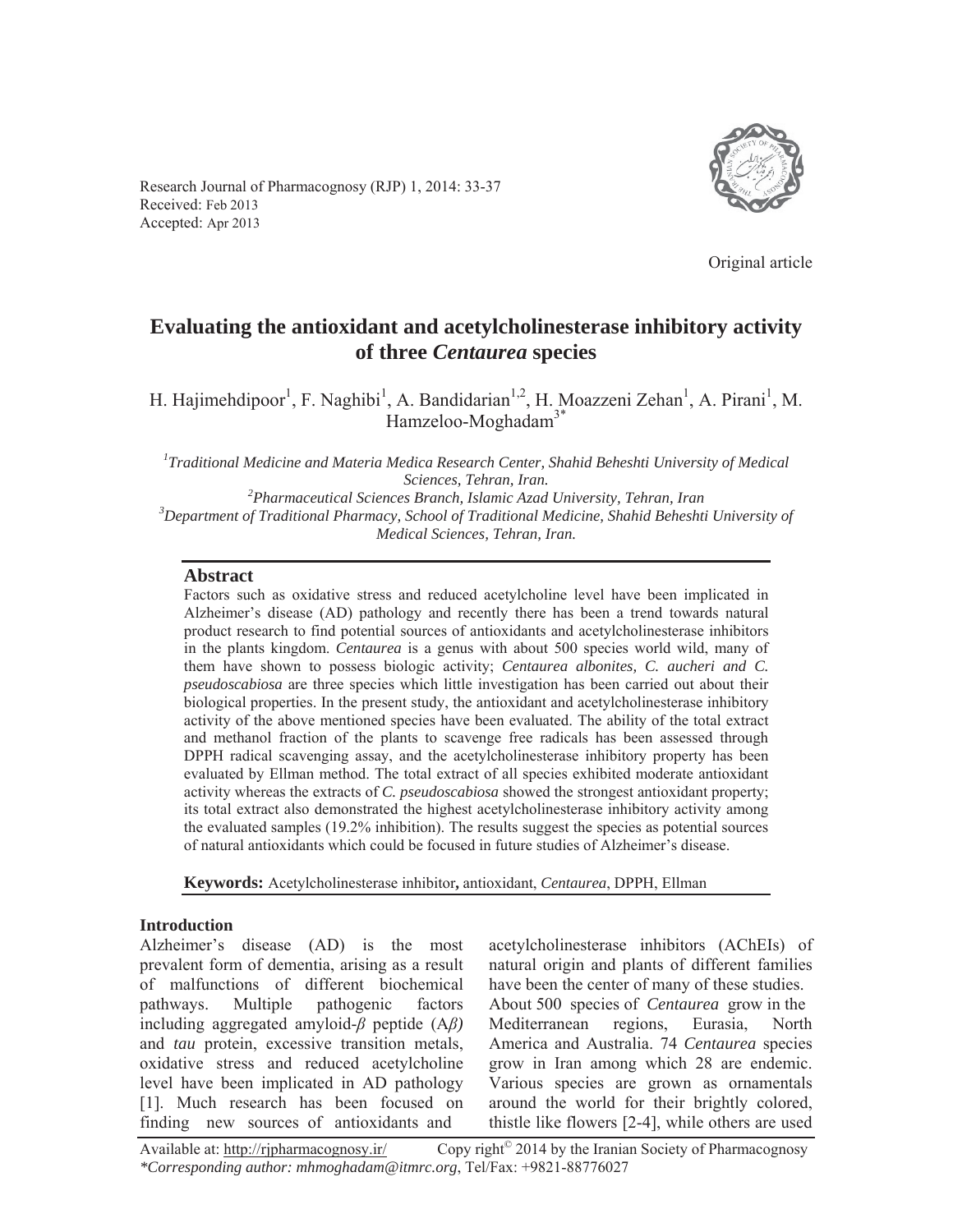for treatment of ailments in some countries [5]. Several species of the genus *Centaurea* are well known for their traditional uses to treat diseases including bacterial infections, diabetes, diarrhea, fever, hypertension, malaria, rheumatism and tumors [6]. They are known for anti-inflammatory, choleretic, digestive, stomachic, diuretic, astringent, cytotoxic and antibacterial effects [7]. Phytochemical investigations have revealed that the compounds responsible for the pharmacological properties are flavonoids and sesquiterpene lactones predominantly germacranolides, eudesmanolides, elemanolides, and guaianolides [8]. *Centaurea albonites, C. aucheri* and *C. pseudoscabiosa* are three species with little or no history of previous biologic investigations. In the present study, the ability of the total extract and the methanol fraction of the three species to demonstrate antioxidant and AChEI activity have been investigated through DPPH and Ellman assays, respectively.

## **Experimental**

#### *Chemicals and Reagents*

2,2-diphenyl,1-picrylhydrazyl (DPPH) free radicals and acetylcholinesterase (AChE) were purchased from Sigma (Germany). Acetylthiocholin iodide (ATCI) was prepared from Fluka (Germany). 5,5'-dithiobis-2 nitrobenzoic acid (DTNB) and other chemicals and solvents were provided from Merck (Germany).

## *Plant material*

*Centaurea albonites, C. aucheri* and *C. pseudoscabiosa* aerial parts were collected from Hamedan province, Iran (June 2011). The species were authenticated by Mrs. Atefeh Pirani (Botanist), Traditional Medicine and Materia Medica Research Center (TMRC), Shahid Beheshti University of Medical Sciences, Tehran, Iran. A voucher specimen of each species is deposited at TMRC Herbarium for future reference. The aerial parts were dried in shade and ground prior to extraction.

## *Extraction*

10 g of the dried aerial powder of each species was macerated with methanol 80% at room temperature for 3 days. Each day the solvent was replaced with fresh solvent. The filtrate

was concentrated, dried and further used in DPPH and Ellman assays.

# *Fractionation*

20 g of the dried powder of the species was macerated with *n*-hexane at room temperature for 3 days (the solvent was refreshed every day). Finally, the residue of the plant was extracted with chloroform and the same process continued for 3 days and also the same for MeOH. The concentrated extracts were used in the antioxidant and acetylcholinestarease inhibitory assays.

# *DPPH radical scavenging assay*

The DPPH free radical method is based on the determination of the concentration of DPPH at steady state in a MeOH solution, after adding the antioxidants [9]. The principle of this spectrophotometric method is based on the intensity of the violet DPPH radical solution measurement at 520 nm. The radical is decolorized by compounds with antioxidant activity [10]. In order to determine DPPH radical scavenging activity of the extracts and fractions, 2 mL of a 100 μM DPPH methanol solution was added to 2 mL of various concentrations of the samples. The mixture was shaken vigorously and left to stand at room temperature for 30 min. The absorbance of the solutions was measured at 517 nm and the antioxidant activity was calculated using the following equation:

Scavenging capacity  $\% = 100$ -[ABS of sample-ABS of blank)×100/ABS of control]. MeOH (2 mL) with the plant extract solution (2 mL) was used as blank, while DPPH solution (2 mL) with MeOH (2 mL) was applied as the negative control and Vitamin C as the positive control. Extract concentration providing 50% inhibition  $(IC_{50})$  was calculated from the plot of inhibition percentage *vs* concentration. The tests were performed in triplicate [11-13]

## *Ellman assay*

Ellman assay was stablished by Ellman *et al.*, 1961 which can assess the cholinesterase activity *in vitro* [14]. It is based on the reaction of thiocholine (one of the products of enzymatic hydrolysis of ATCH) with DTNB (Ellman's reagent) forming a yellow product (5-mercapto-2-nitrobenzoic acid and its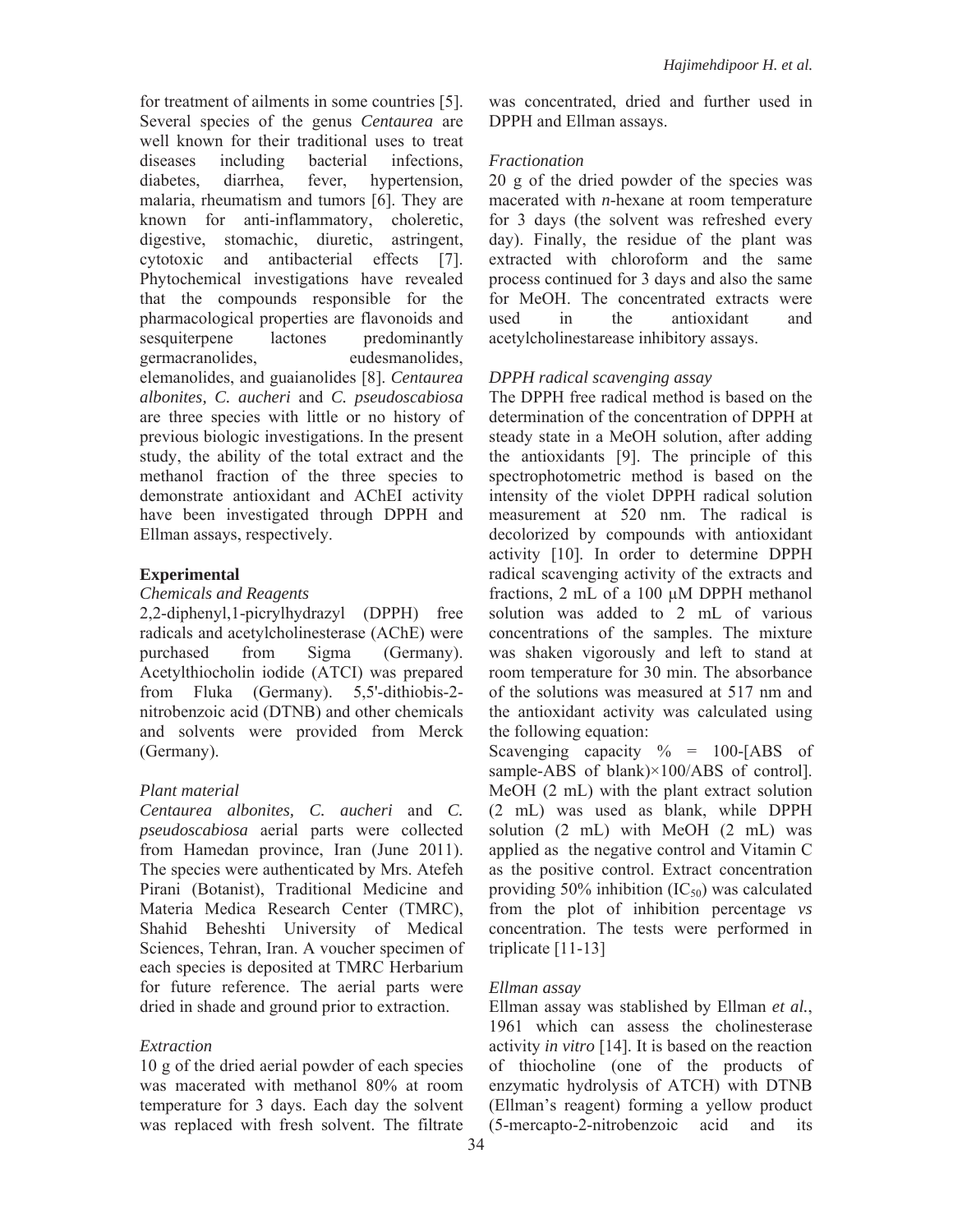dissociated forms) at pH 8 which can be detected at 405 nm. [15]. We have conducted the experiment according to the above assay with some modifications (Houghton *et al*.) in a micro plate [16,17]. The concentration of 3000  $\mu$ g/mL of every sample was prepared by dissolving the material in methanol.  $125 \mu L$  of 3 mM DTNB, 25 µL of 15 mM ATCI, 50 µL of phosphate buffer (pH 8), and  $25 \mu L$  of the sample dissolved in methanol were added in wells of 96-well plates. The absorbance was recorded at 405 nm every 13 s for 65 s. 25  $\mu$ L of 0.22 U/mL of AChE enzyme was then added and the absorbance was again measured every 13 s for 104 s using a TECAN micro plate reader at 405 nm. Absorbance *vs* time was plotted and the rate of enzyme activity was compared to an assay using methanol without inhibitor. Any increase in absorbance due to the spontaneous hydrolysis of substrate was corrected by subtracting the rate of the reaction before adding the enzyme from the rate after adding the enzyme. Inhibition percentage was obtained by comparing the rates of the sample to the blank (MeOH). Donepezil was used as the positive control.

#### **Results and Discussion**

The *n*-hexane and chloroform fractions of the species did not dissolve in MeOH, therefore, only the activity of the total extract and the MeOH fractions were evaluated. The results of the DPPH and Ellman assays are demonstrated in figures 1 and 2, respectively.



**Figure 1**. DPPH free radical scavenging activity of total extracts and methanol fractions of *C. albonites, C. aucheri and C. pseudoscabiosa* 

Overproduction of free radicals has been implicated in various chronic diseases, such as cancer, atherosclerosis, diabetes and inflammatory diseases and also in aging.



fractions of *C. albonites, C. Aucheri and C. pseudoscabiosa*

Therefore, external supply of free-radicalscavengers is often necessary to maintain good health and prevent diseases [6].

The oxidative stress (the undue oxidation of biomolecules leading to cellular damage), promotes many studies of antioxidants in the prevention of AD [18].

AD is accompanied by dysfunctions in cholinergic neurotransmission of the central nervous system thus, cholinesterase inhibitors may act as potential leads in the discovery of therapeutics for such nervous system disorders [20]. *Centaurea* species are known for their anti-diabetic, anti-diarrhetic, anti-rheumatic, anti-inflammatory, choleretic, digestive, stomachic, diuretic, menstrual, astringent, hypotensive, antipyretic, cytotoxic, antibacterial properties and are used single or mixed [7]. The constituents of *Centaurea* are mainly terpenoids, flavonoids, acetylenic compounds and lignans [11] and *Centaurea* species have been found to be potential sources of natural antioxidants [4,21-23].

The results of the present study are in agreement with previous works about the antioxidant activity of the genus *Centaurea* and demonstrate moderate DPPH radical scavenging activity of the total extract and methanol fractions. The  $IC_{50}$  values for the MeOH fractions of *C. albonites* and *C. aucheri* [compared to Vit C  $(2.3 \text{ µg/mL})$ ], were higher than the  $IC_{50}$  of their total extract while these values were almost the same for *C. pseudoscabiosa*. This might suggest that the compounds responsible for the antioxidant activity of the latter were mostly the polar components which were present in the MeOH fraction while the lower  $IC_{50}$ values of the total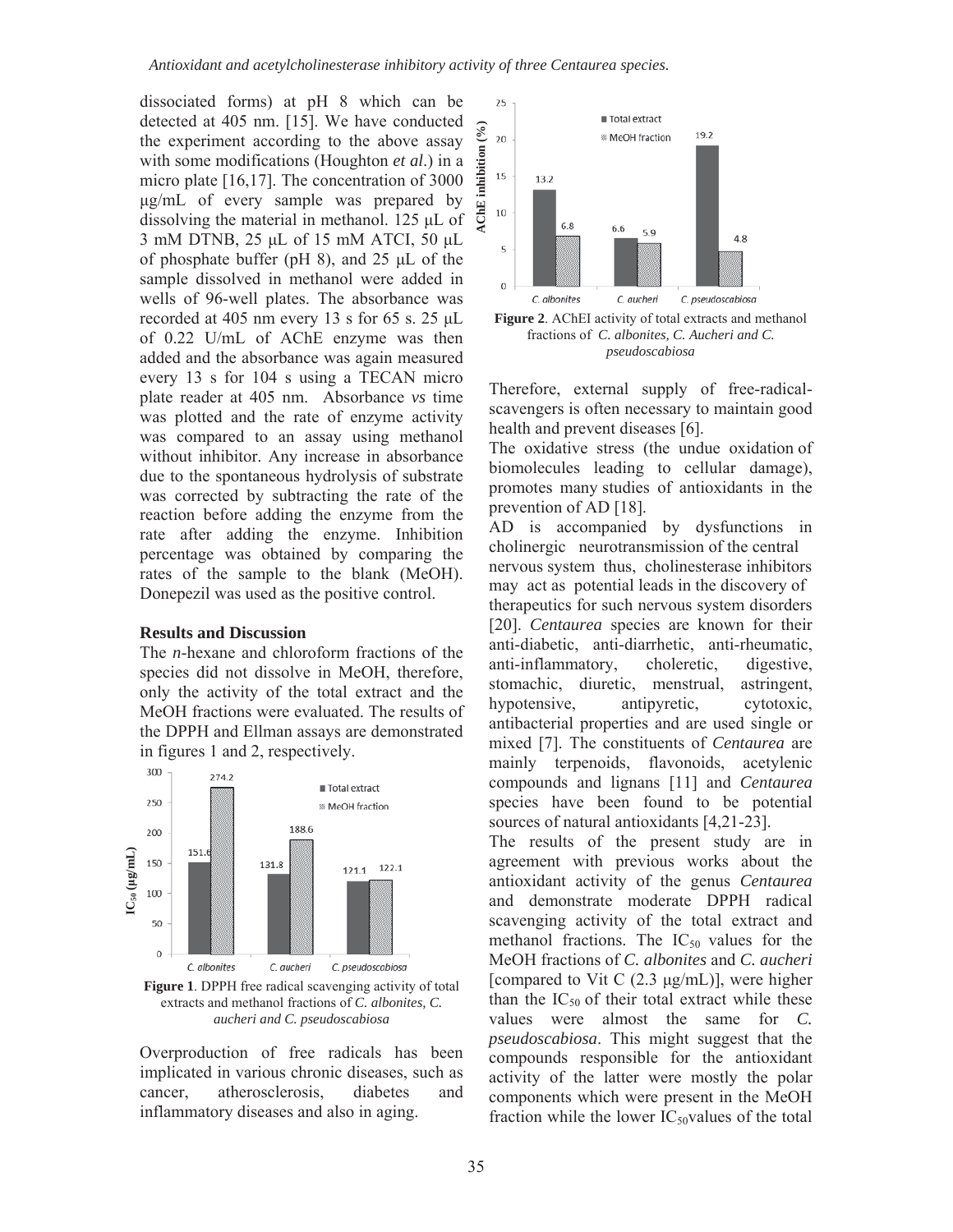extracts of *C. albonites and C. aucheri* implied that some other semi polar or even non polar compounds could have participated in the antioxidant property. Proposing polar constituents to be responsible for the demonstrated antioxidant activity is of no surprise, since secondary metabolites like flavonoids have been previously reported from different species of *Centaurea* [24-29] and flavonoids are famous compounds for possessing antioxidant property.

*C. pseudoscabiosa* total extract presented the strongest AChEI activity and was also found to be the most potent antioxidant among the evaluated species, this could imply a relation between the antioxidant and AChEI activity and a promising natural source for AD but further studies to confirm the exact mechanism and the responsible constituents are necessary. Although the AChEI activity of the species is weak, it might be a good candidate for further investigations and there is a possibility of isolating potent compounds that are present in trace amounts. Coming to a conclusion, *C. albonites, C. aucheri and C. pseudoscabiosa*  are three *Centaurea* species which could be natural sources for antioxidant constituents, while *C. psudoscabiosa* is of special attention for its AChEI activity.

#### **Acknowledgments**

The project was based on a Pharm. D. student Thesis (Asra Bandidarian).

#### **References**

- [1] Zhao Y, Dou J, Wu T, Aisa HA. Investigating the antioxidant and acetylcholinesterase inhibition activities of *Gossypium herbaceam*. *Molecules*. 2013 - 14; 18(1):951-62.
- [2] Mozafarian V. *A dictionary of Iranian plant names.* Tehran: Farhang Moaser, 2007.
- [3] Janačković P, Tešević V, Marin PD, Milosavljević S, Duletić-Laušević S, Janaćković S, Veljić M. Brine shrimp lethality bioassay of selected *Centaurea* species (Asteraceae) *Arch Biol Sci*. 2008; 60(4): 681- 685.
- [4] Aktumsek A, Zengin G, Guler GO, Cakmak YS, Duran A. Screening for in vitro antioxidant properties and fatty acid profiles of five *Centaurea* L. species from Turkey flora. *Food Chem Toxicol*. 2011; 49(11): 2914-20.
- [5] Sarker SD, Nahar L, Gujja S, Begum S, Celik S. Bioactivity of *Centaurea persica* Boiss.

(Asteraceae). *Arch Biol Sci.* 2012; 64 (2): 517- 523.

- [6] Arif R, Küpeli E, Ergun F. The biological activity of *Centaurea* species (review) *G.U. J Sci.* 2004; 17(4): 149-164.
- [7] Kolli EH, León F, Benayache F, Estévez S, Quintana J, Estévez F, Brouard I, Bermejoban J, Benayache S. Cytotoxic sesquiterpene lactones and other constituents of *Centaurea omphalotricha*. *J Braz Chem Soc.* 2012; 23(5): 977-983.
- [8] Ramamoorthy PK, Bono A. Content of *Morinda citrifolia* fruit extracts from various extraction processes. *J Eng Sci Technology.*  $2007; 2(1): 70 - 80$
- [9] Chrpová D, Kouřimsk L, Gordon MH, Heřmanová V, Roubíčková I, Pánek J. Antioxidant activity of selected phenols and herbs used in diets for medical conditions. *Czech J Food Sci*. 2010; 28(4): 317–325.
- [10] Brand-Williams W, Cuvelier ME, Benset C. Use of free radical method to evaluate antioxidant activity. *Lebensm Wiss Technol*. 1995; 28: 25-30.
- [11] Hajimehdipoor H, Esmaeili S, Shekarchi M, Emrarian T, Naghibi F. Investigation of some biological activities of *Swertia longifolia* Boiss. *Res Pharm Sci*. 2012; 8(4): 253-259
- [12] Sharif Ali S, Kasoju N, Luthra A, Singh A, Sharanabasava H, Sahu A, Bora U. Indian medicinal herbs as source of antioxidants. *Food Res Int.* 2008; 41: 1-15.
- [13] Vundać VB, Brantner AH, Plazibat M. Content of polyphenolic constituents and antioxidant activity of some *Stachys* taxa. *Food chem*. 2007; 104: 1277-81.
- [14] Ellman GL, Courtney KD, Andres VJr, Featherstone RM. A new and rapid colorimetric determination of acetylcholinesterase activity. *Biochem Pharmacol*. 1961; 7: 88-95.
- [15] Komersova A, Komersa K, C'egan A. New Findings about Ellman's Method to Determine Cholinesterase Activity *Z. Naturforsch*. 2007; 62: 150-154.
- [16]Mukherjee PK, Kumar V, Houghton PJ. Screening of Indian Medicinal Plants for Acetylcholinesterase Inhibitory Activity. *Phytother Res*. 2007; 21: 1142–1145.
- [17]Shekarchi M, Hajimehdipoor H, Naghibi F, Ara L, Moazzeni Zehan H. Investigating acetylcholinesterase inhibitory effects of some *Ferula* species. *J Med plants*. 2013; 12(2): 106-112
- [18]Hu N, Yu JT, Tan L, Wang YL, Sun L, Tan L. Nutrition and the risk of Alzheimer's disease. *Biomed Res Int.* 2013; doi: 10.1155/2013/524820